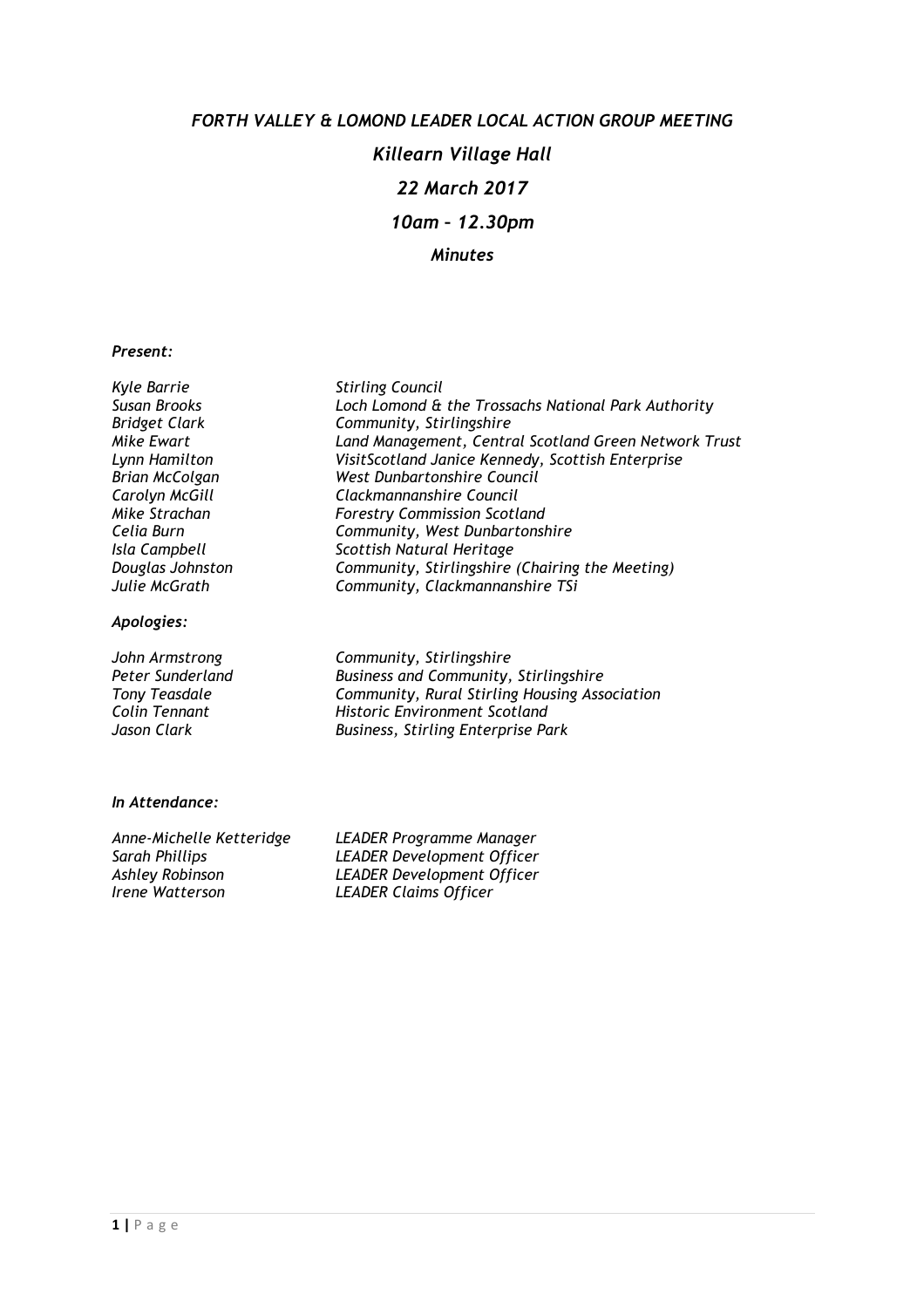|                                                                                                                                                                                                                                                                                                                                                                                                                                                                                                                                                              | <b>ACTIONS</b>  |
|--------------------------------------------------------------------------------------------------------------------------------------------------------------------------------------------------------------------------------------------------------------------------------------------------------------------------------------------------------------------------------------------------------------------------------------------------------------------------------------------------------------------------------------------------------------|-----------------|
|                                                                                                                                                                                                                                                                                                                                                                                                                                                                                                                                                              |                 |
| 1. Welcome, Sederunt and Minutes of last meeting                                                                                                                                                                                                                                                                                                                                                                                                                                                                                                             |                 |
| DJ welcomed everyone as Chair of today's meeting and thanked<br>everyone for coming. He noted apologies from JC, TT, CT, PS and JA.<br>DJ introduced Julie McGrath from Clackmannanshire Third Sector<br>Interface who was attending as a new LAG member and asked Members<br>to carry out a round the table introduction.                                                                                                                                                                                                                                   |                 |
| He noted the resignations from the LAG from Janet Beveridge and lan<br>Mathieson due to competing work demands, thanking them in their<br>absence for the work they had done to date in supporting the LAG and<br>its Sub-Groups.                                                                                                                                                                                                                                                                                                                            |                 |
| 2. Minutes of Last Meeting and Matters Arising<br>DJ asked if anyone had any issues in relation to the accuracy of<br>the Minutes of the meeting in December. No-one had any issues<br>and these were proposed by CMcG and seconded by MS.                                                                                                                                                                                                                                                                                                                   |                 |
| LH joined the meeting                                                                                                                                                                                                                                                                                                                                                                                                                                                                                                                                        |                 |
| Under the matters arising, AMK said that the cycle tourism and<br>farm diversification actions would be discussed later in the<br>meeting.                                                                                                                                                                                                                                                                                                                                                                                                                   |                 |
| AMK also advised that although some events are been attended<br>by the LAG staff (like The Rural Roadshow today in Killearn), at<br>the moment, the staff are concentrating more on the<br>Expressions of Interest received, with the exception of<br>Clackmannanshire and West Dunbartonshire where the staff are<br>attending as many events as practical.                                                                                                                                                                                                 |                 |
| AMK added that the FVL website has now been updated with an<br>on-line scoring sheet and asked the Members what they thought<br>of the new Scoring Sheet. They said they liked it but said they<br>were unable to see their scores and comments on the sheets<br>once it had been submitted. It was agreed that AMK would<br>contact the website designer about this and in the meantime,<br>IW would return their electronic scorings by email for the<br>Members own records. It was also asked if an extra box could be<br>added for additional comments. | Action AMK & IW |
| AMK advised there is two conflict of interest in today's<br>applications; LH for the Mugstock Festival application as Event<br>Scotland may be part-funding this and KB for Mugdock Courtyard<br>application as Mugdock Country Park is owned by Stirling<br>Council.                                                                                                                                                                                                                                                                                        |                 |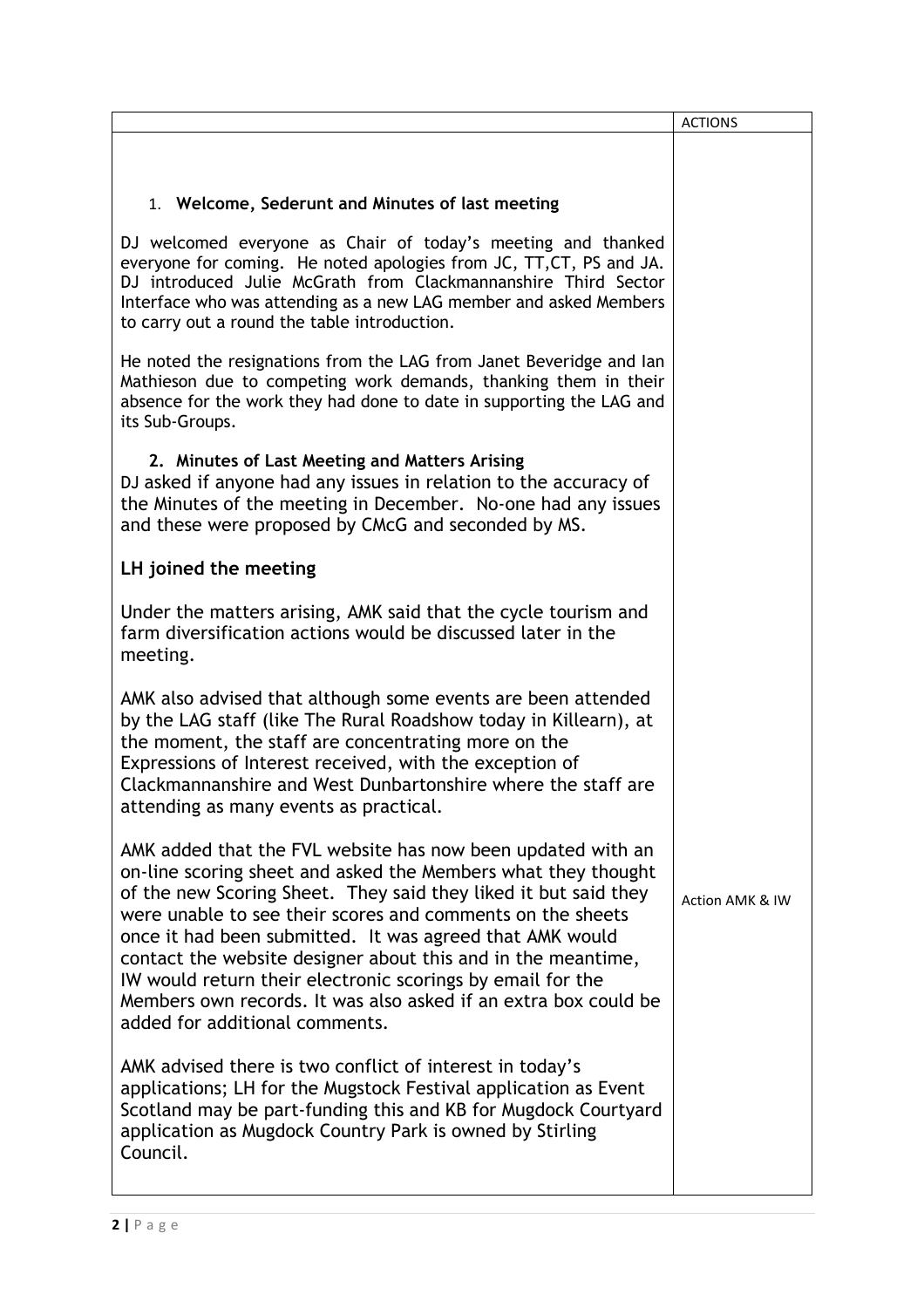| 3. Projects for discussion and decision                                                                                                                                                                                                                                                                                                                                                                                                                                                                                                                                                                                         |                                                                                                  |
|---------------------------------------------------------------------------------------------------------------------------------------------------------------------------------------------------------------------------------------------------------------------------------------------------------------------------------------------------------------------------------------------------------------------------------------------------------------------------------------------------------------------------------------------------------------------------------------------------------------------------------|--------------------------------------------------------------------------------------------------|
| <b>Mugstock Festival</b>                                                                                                                                                                                                                                                                                                                                                                                                                                                                                                                                                                                                        |                                                                                                  |
| LH left the room                                                                                                                                                                                                                                                                                                                                                                                                                                                                                                                                                                                                                |                                                                                                  |
| SP presented this project to the Members explaining that the<br>the Mugstock Festival is a 3-day festival of music, arts and<br>outdoor activities organised by Mugstock Ltd. SP advised that<br>this was the charity's 3 <sup>rd</sup> year of operation and is working<br>towards breaking even financially by 2020.                                                                                                                                                                                                                                                                                                          |                                                                                                  |
| This project is a co-operation project with KVF LEADER.<br>Mugdock Park is within the FVL area but is also close to the<br>border of KVF LEADER and visitors to the Park and to the festival<br>come from both LEADER areas, so the plan is that the interns,<br>volunteers, traders and community groups will engage and<br>involve from both areas.                                                                                                                                                                                                                                                                           |                                                                                                  |
| SP informed the Members that this project builds on the 2016<br>pilot which the LAG contributed towards. This year's project<br>focusses on skills development in event management and will<br>create 8 bespoke intern roles (5 x FVL, 3 X KVF), work with 25<br>local volunteers to provide opportunities to 10 local businesses<br>from both areas to participate in the 3-day festival. An Intern<br>Co-ordinator would be employed to promote, recruit, design and<br>programme for each individual and monitor and evaluate the<br>programme to ensure the learning and evaluation can take place<br>for future festivals. |                                                                                                  |
| SP went on to say that the total project cost is £13,550 and the<br>applicant is seeking £6,775 split between FVL and KVF LAGs. As<br>the total LEADER funding is above the usual minimum of £5K, we<br>are proposing that it is considered for funding, SP asked if this<br>was acceptable as a general principal to the Members. The<br>Members approved this.                                                                                                                                                                                                                                                                | Co-operation<br>projects under £5K<br>can be considered<br>for funding if the<br>combined LEADER |
| SP advised that FVL would be the greater funder providing 60%<br>with KVF providing 40%.                                                                                                                                                                                                                                                                                                                                                                                                                                                                                                                                        | amount is greater<br>than £5K.                                                                   |
| Match funding confirmation should be through by 10 April 2017<br>however SP asked the LAG given the small sums involved, if the<br>Applicant was unsuccessful with the full match funding<br>required, would they consider granting a higher amount? This<br>would increase the overall LEADER intervention to above 50%.                                                                                                                                                                                                                                                                                                       |                                                                                                  |
| DJ thanked SP and asked for any questions or comments from<br>the Members. The LAG agreed that as this was low investment                                                                                                                                                                                                                                                                                                                                                                                                                                                                                                       |                                                                                                  |

for a large return, raising the grant amount and intervention

rate would be acceptable if required to do so.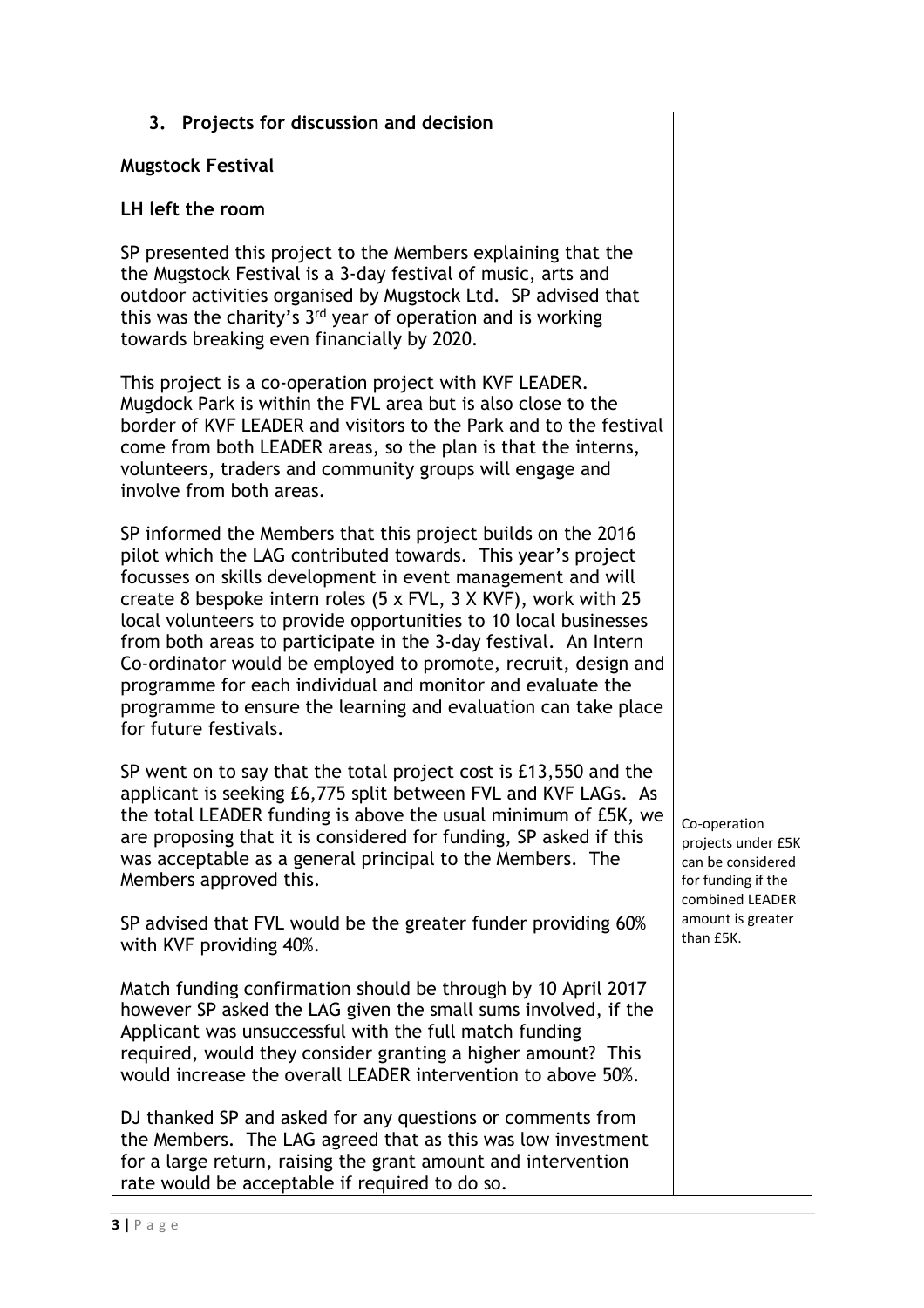It was commented that the interns and volunteers would receive no pay. SP confirmed that the directors of Mugstock Ltd receive no salary/pay either, with this festival being all about volunteering.

The LAG discussed this project. A question was raised about the skills being unaccredited and how the interns would evidence their training in the future. SP explained that the value came from the experience rather than a qualification and the benefit would be to their portfolios. The LAG discussed this being a condition of funding. There was also a question on why only the Forth Valley colleges were being contacted to link with their event management related courses. What about the West Dunbartonshire colleges?

The LAG approved this application with conditions, specifically that the Interns are to prepare a portfolio of work experience to keep for themselves, the contact with colleges is to include West Dunbartonshire Colleges (Clydebank College and West College), the applicant must have confirmation of match funding prior to starting this project but if the applicant is unsuccessful with either of the other match funders, the LAG agreed to increase the grant award to cover the shortfall. In addition, a Festival Survey must be carried out for the volunteers.

### LH came back to the meeting

### KB arrived at the meeting

### Gartmore Glamping

AR presented this Application to the Members reminding them they first heard about this Project at the March 2016 LAG meeting. At that time, the accommodation resembled wooden chalets and the LAG did not think they met the description of 'glamping'. Since then, the Applicant has been working with an architect and has designed bespoke accommodation which looks much more suitable than previously proposed.

This application is for one cabin and two safari tents. The ecosafari tents will sleep 4 – 6 and would have solar-powered lights, a drinking water tap, wood heating, a composting toilet and a gas-powered shower per tent to use rain water collection for the showers (grey water).

The cabin is to sleep 4 people have mains water, electric lights, wood heating, a kitchen with appliances and utensils, beds, bedding, soft furnishings and outside furniture with a barbeque.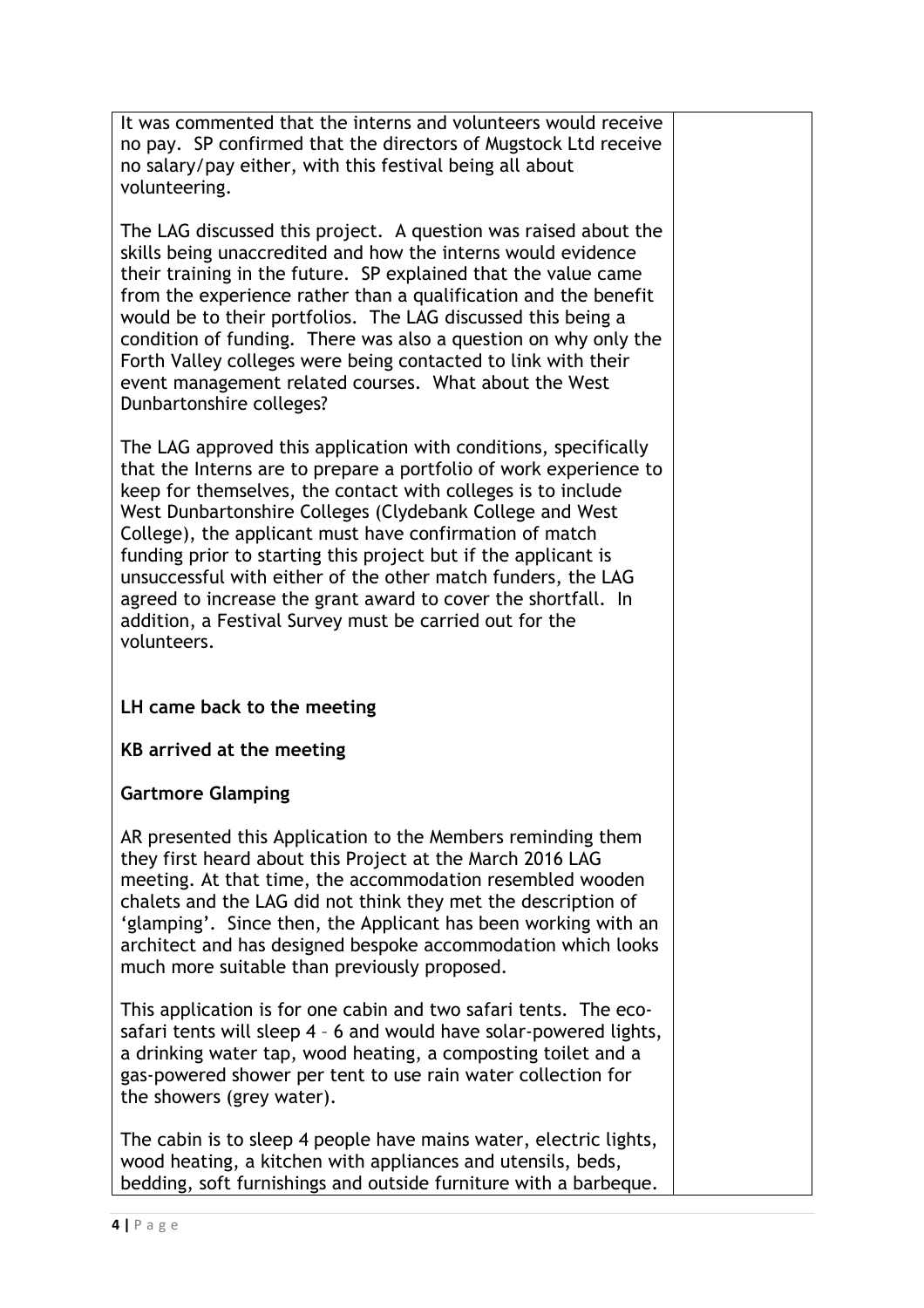AR explained that the business is still in the early stages of forming but want to forge links with other local businesses; to promote these businesses and attractions to guests and to purchase welcome packs – simple food/drink/firewood - from Gartmore Shop.

Other project costs include site preparation and landscaping, ponds and planting, car park, soak-aways and drainage, rain water collection, paths and access, however these would be undertaken by the Applicant who had an existing landscaping business. The Applicant also wishes to include additional activities such as an educational element including work experience opportunities for high school children with 5 educational sessions with 20 children per session.

DJ thanked AR and asked if Members had any questions. The Members asked where the Project was with its planning permission. AR advised that the Applicant had submitted their planning application last November, but had then withdrawn it after receiving some initial planning advice and hadn't yet resubmitted it.

The Members discussed and agreed that this Application has the potential to be a good project and they liked the integration of the business with the community as there is a need for different types of accommodation, but highlighted a few concerns they had which should be relayed back to the Applicant.

They advised that the Applicant should be encouraged as the area needs good quality but basic accommodation and tourist facilities within the National Park area.

The LAG decided to defer this project as more detail was required. The LAG agreed that planning application and other required regulations need to be applied for.

The applicant's business plan needs to be more realistic and robust, their marketing budget and plan needs to be more detailed and evidence of demand (market demand, realistic economic impact, what the eco elements are and are they logistically possible. The LAG suggested that the Applicants research or visit similar ventures elsewhere.

The LAG unanimously agreed that this Application should be deferred subject to the greater detail discussed above and subject to the planning permission being in place or at least very far down the line.

PROJECT DEFERRED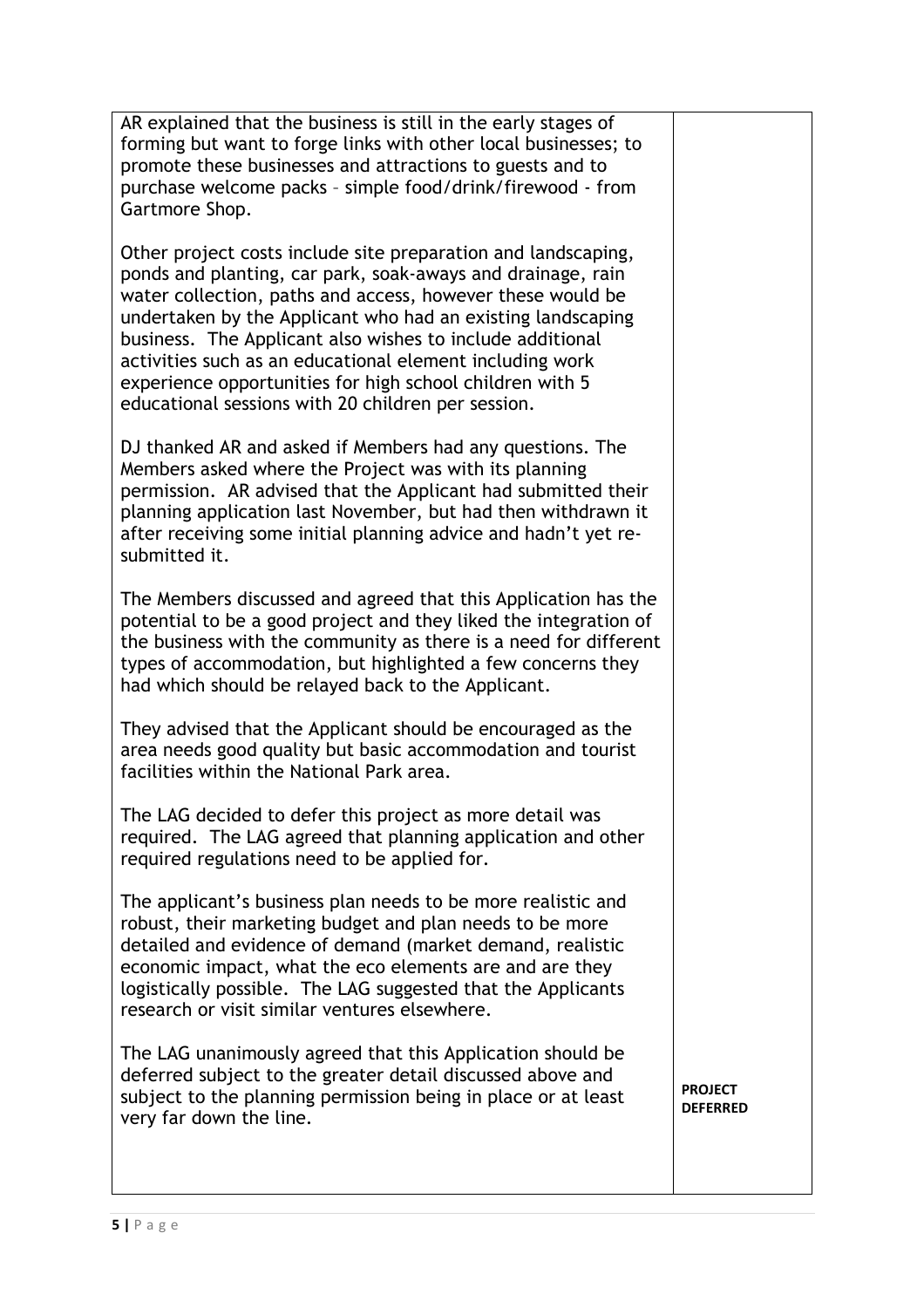| <b>Mugdock Park Courtyard Covering</b>                                                                                                                                                                                                                                                                                                                                                                                                                                                                                                                                 |                                                                                |
|------------------------------------------------------------------------------------------------------------------------------------------------------------------------------------------------------------------------------------------------------------------------------------------------------------------------------------------------------------------------------------------------------------------------------------------------------------------------------------------------------------------------------------------------------------------------|--------------------------------------------------------------------------------|
| KB left the room.                                                                                                                                                                                                                                                                                                                                                                                                                                                                                                                                                      |                                                                                |
| SP presented this Project to the LAG advising that this Project is<br>a reincarnation of the previously deferred project to the LAG as<br>the Application to HLFs Parks for the People Programme had<br>been unsuccessful. However, the consultation which had been<br>carried out as part of this exercise showed that the park had a<br>lack of indoor areas and that there was public support for a<br>covering to make the courtyard wind and water tight.                                                                                                         |                                                                                |
| The courtyard is very close to the main car park and is a central<br>point for visitors to access information about the park and<br>access services such as toilets and activities. This application is<br>to procure a design team (architect/structural<br>engineer/quantity surveyor) who will appraise different options<br>for a retractable covering for the courtyard area and to ensure<br>the proposed designs will work with the fabric of the building.<br>This will bring in extra income for the Park and the businesses<br>located around the Courtyard. |                                                                                |
| The traders are unanimously in agreement for the courtyard to<br>have covering. There are two cafés in the courtyard who would<br>utilise the outside space with prospects of being able to use the<br>courtyard for event hire - weddings, Christmas and the like.                                                                                                                                                                                                                                                                                                    |                                                                                |
| DJ thanked SP and asked the Members for any questions.                                                                                                                                                                                                                                                                                                                                                                                                                                                                                                                 |                                                                                |
| The Members discussed this application and it was noted that it<br>had scored highly on its business plan and thought it was a strong<br>fit with the LDS objectives, and as it was essentially a feasibility<br>study, was pretty straight forward and could lead to a very<br>innovative project.                                                                                                                                                                                                                                                                    | <b>PROJECT</b><br><b>APPROVED WITH</b><br><b>STANDARD</b><br><b>CONDITIONS</b> |
| The project was approved with standard conditions.                                                                                                                                                                                                                                                                                                                                                                                                                                                                                                                     |                                                                                |
| KB returned to the room                                                                                                                                                                                                                                                                                                                                                                                                                                                                                                                                                |                                                                                |
| 4. Feedback from Subgroups                                                                                                                                                                                                                                                                                                                                                                                                                                                                                                                                             |                                                                                |
| <b>Strategic Activity Group</b>                                                                                                                                                                                                                                                                                                                                                                                                                                                                                                                                        |                                                                                |
| The main focus to date has been on the food and drink project<br>which now has its own steering group. At the last meeting the<br>Group went through the new Expressions of Interest and discussed<br>some possible new LAG leg projects, including a cycling tourism<br>project. Also discussed was now to engage more with<br>communities in West Dunbartonshire with SP having met with                                                                                                                                                                             |                                                                                |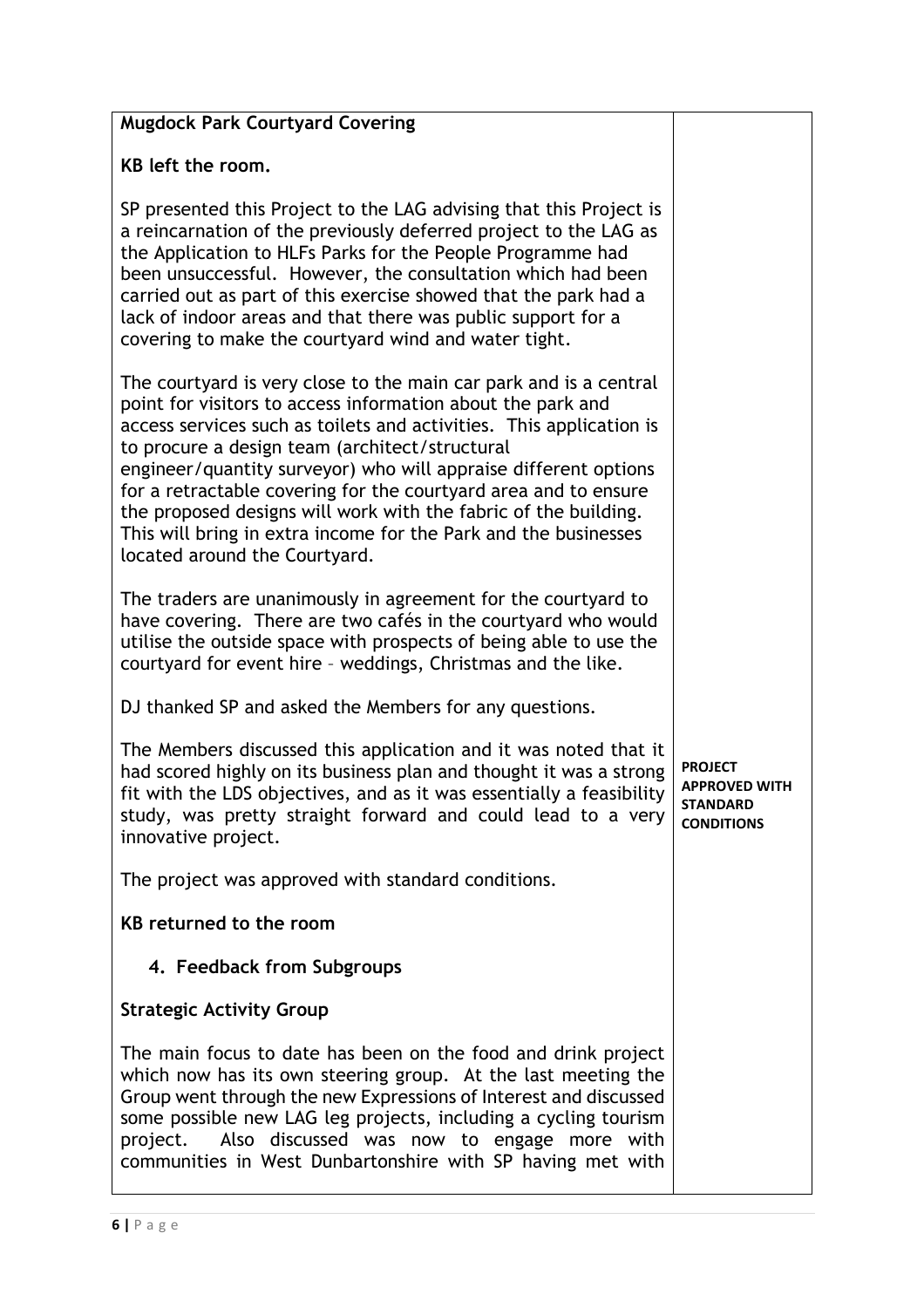various organisations there including the CVS, although all projects there seems to be at a very early stage.

## Local Food & Drink Group

The LAG-led Local Food & Drink Project has moved on apace, with the recruitment of a food and drink co-ordinator now having taken place.

AMK informed the LAG that this would be AR's last LAG meeting as a LEADER Development Officer as she had been successful in her application for the Food and Drinks Co-Ordinator post, starting on 3.4.17. The first six months will be focussed on producing a local food and drink strategy for the area. The LAG congratulated AR and looked forward to seeing her in her new capacity at future meetings.

KB advised that a study into premises for food and drink businesses had been carried out by 'Frontline' on behalf of Stirling Council, which he wasn't very impressed with but said that it would assist AR in her new role.

### Cycle Tourism Group

SP displayed some maps on screen and informed the LAG that the Group has been exploring a possible cycle tourism project with a view to raising the profile of the area as a place to come to for cycling. SP is due to meet with Cycle Stirling, Cycle Clackmannanshire and VisitScotland soon to help scope out a possible project. FCS is also developing paths in the Kilpatrick Hills, linking with the John Muir Way.

BC added that the Borders have set up a website and cycle tourism strategy supported by LEADER which is a good model and very readable. Yorkshire and Perth & Kinross were noted as competitors to the Borders however Stirling, Trossachs and the Lowlands are not mentioned. Cycle Stirling at this moment do not have a website and SP suggested that discussions could take place for ideas and what could become a good LEADER project.

The Group could look at this with a view to FVL doing the same or similar, or maybe pick up on some of the proposed actions if appropriate. MS advised that Perth & Kinross and Angus Councils share a cycle route from Arbroath to Iona and it would be good to look at regional connections.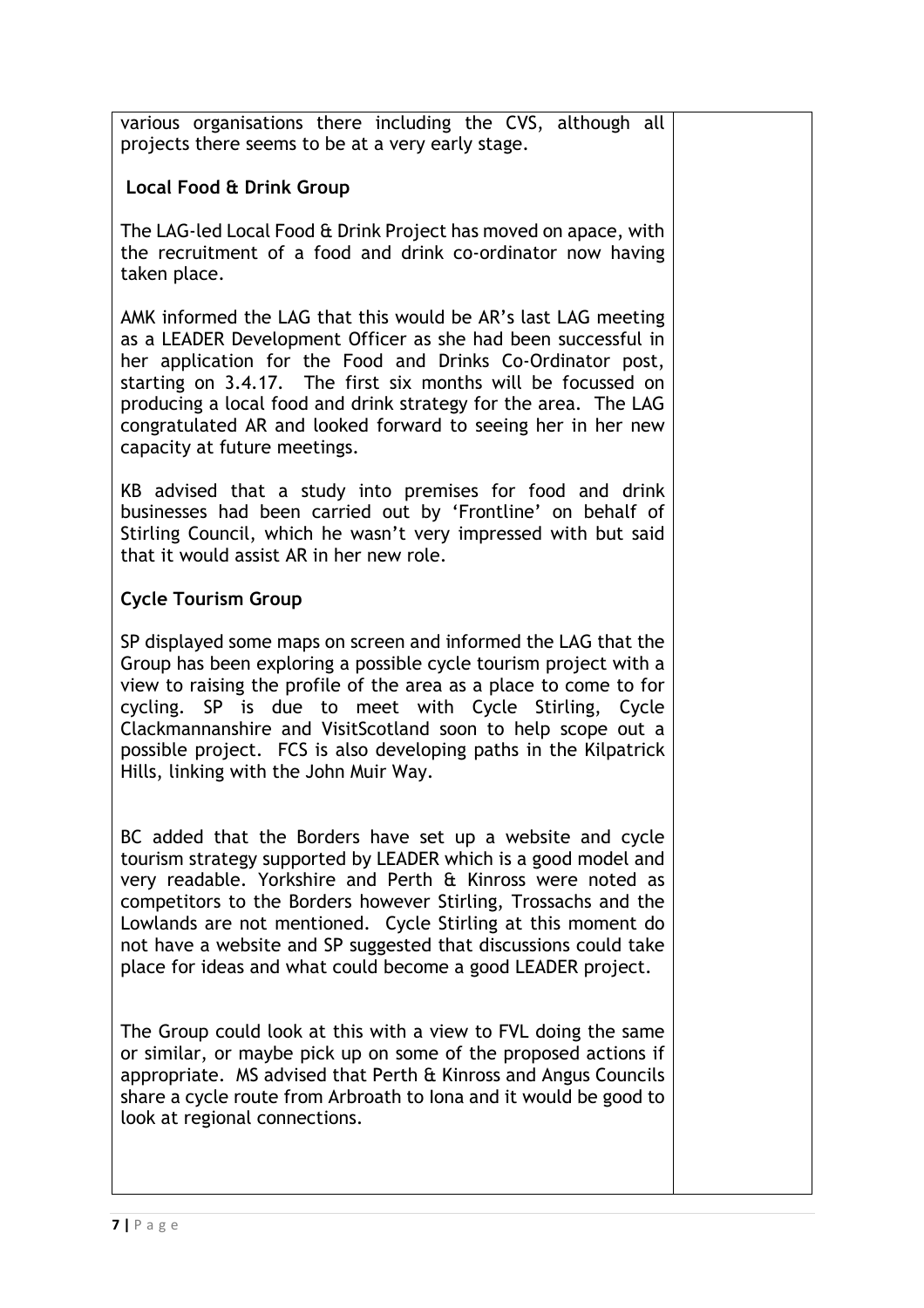# 5. Project Allocations Update

AMK displayed the Project Allocations Update on screen and talked the Members through the different areas of it, highlighting that prior to today's meeting there was £835,764 left in the main fund, £197,200 in the Rural Enterprise fund, £228,301 in the Farm Diversification fund and £278,301 in the Co-operation fund. She went on to run through the hold-ups and changes of previously approved projects.

The Japanese Garden project is still not ready to start due to not having their match funding in place. She asked the LAG if it was willing for the offer of grant still being on the table. The LAG agreed and advised the project now has until June 2017 to secure its match funding.

AMK informed the LAG that the Dounans project is still waiting on their match funding being confirmed. She asked if the LAG it was willing for this project to still go ahead. The LAG agreed to extend their offer of grant until June 2017.

AMK informed the LAG that Loch Katrine Eco-pods project has had their planning approved for the eco-pods element however they split their planning into two separate applications for the eco-pods and the motorhome area, and the eco-pods area has not yet been approved as they had to make a number of changes to the layout to meet planning requirements, including where the electricity feed will come in from. This has increased costs but the Applicant proposes to do some of the dig work themselves to keep the cost down. AMK passed round the new layout plan for the LAG to approve. This was noted and approved.

Planning permission for Brenachoile Pier has been applied for but not yet secured.

AMK informed the LAG that the Balmaha Pontoon project is still waiting on the legal situation with the landowners to be sorted out. AMK asked the LAG if it was acceptable for the funding for this Project to continue to be ring-fenced. The LAG agreed an extension for a further three months and stressed that there needs to be a conclusion of landowner's permission by June 2017.

The Central Scotland's School of Jewellery project is underway. Jo Pudelko, the Applicant has extended an invitation to the LAG to join her in a jewellery making class and AMK asked if the LAG would be interested to do this to let her know.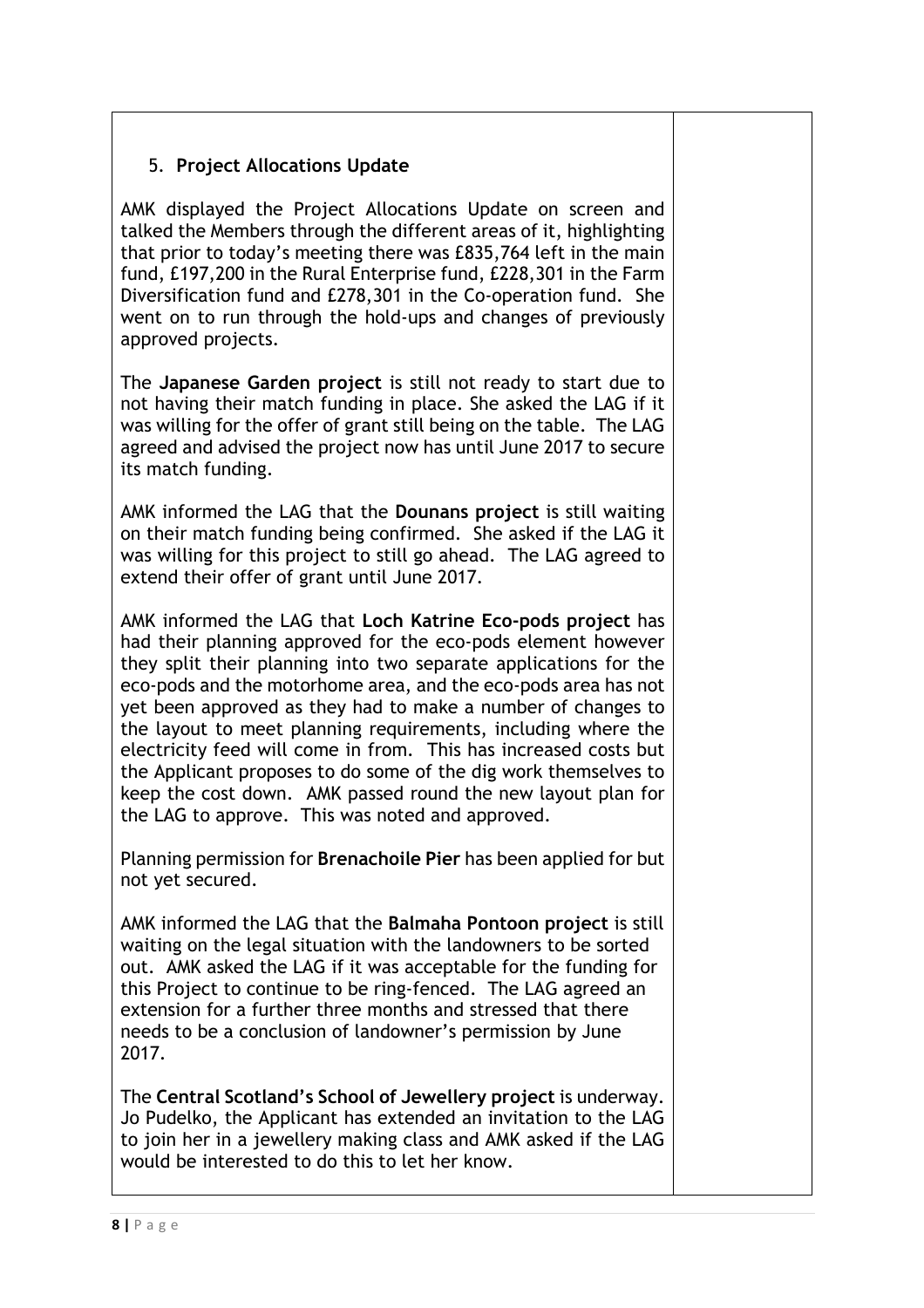| AMK informed the LAG that the planning permission for the<br>Arnprior Glamping & Pool project has been submitted but as yet<br>has not been approved. AMK will be able to update the LAG more<br>at the next meeting.                                                                                                        |                                          |
|------------------------------------------------------------------------------------------------------------------------------------------------------------------------------------------------------------------------------------------------------------------------------------------------------------------------------|------------------------------------------|
| AMK informed the LAG that due to price increases in poly tunnels,<br>the Fordhead Tea Planation project has been slightly delayed<br>and the applicant is proposing to buy fewer poly-tunnels but with<br>the same number of plants. She will update the LAG at the next<br>meeting.                                         |                                          |
| Lastly, AMK advised that there has been a rather long delay in the<br>Balquhidder Broadband project getting started due to the<br>Community Broadband Scotland funding being help up for their<br>part of the project. The LAG noted this delay and look forward<br>to an update at the next LAG meeting in June.            |                                          |
| 6. Updates to LAG Business Plan                                                                                                                                                                                                                                                                                              |                                          |
| AMK distributed updated Business Plan for appraisal highlighting<br>the changes which will also need to be approved by the Scottish<br>Government. She advised that nothing had substantially changed<br>apart from 3 points which were the inclusion of an additional<br>statement and page one suggested by PS, LH and DG. |                                          |
| (1) Whilst every attempt will be made to follow the details of<br>the delivery as outlined in this Plan, the FVL LAG reserves<br>the right to make reasonable changes to this Plan as<br>required.                                                                                                                           |                                          |
| (2) The LAG decision at the last meeting that in the unlikely<br>event of the LAG not having enough community members<br>present at a meeting to be quorate, then the required<br>number of agency members will withdraw from the<br>decision-making to allow quorum to be maintained, and                                   | LAG<br><b>APPROVED</b><br><b>UPDATES</b> |
| (3) Explicitly stating that the staff from the old Programme<br>will continue to support the LAG for the new Programme<br>which had previously been approved but was not written<br>in the business plan which is now a requirement.                                                                                         |                                          |
|                                                                                                                                                                                                                                                                                                                              |                                          |
|                                                                                                                                                                                                                                                                                                                              |                                          |

┚

 $\mathbf{I}$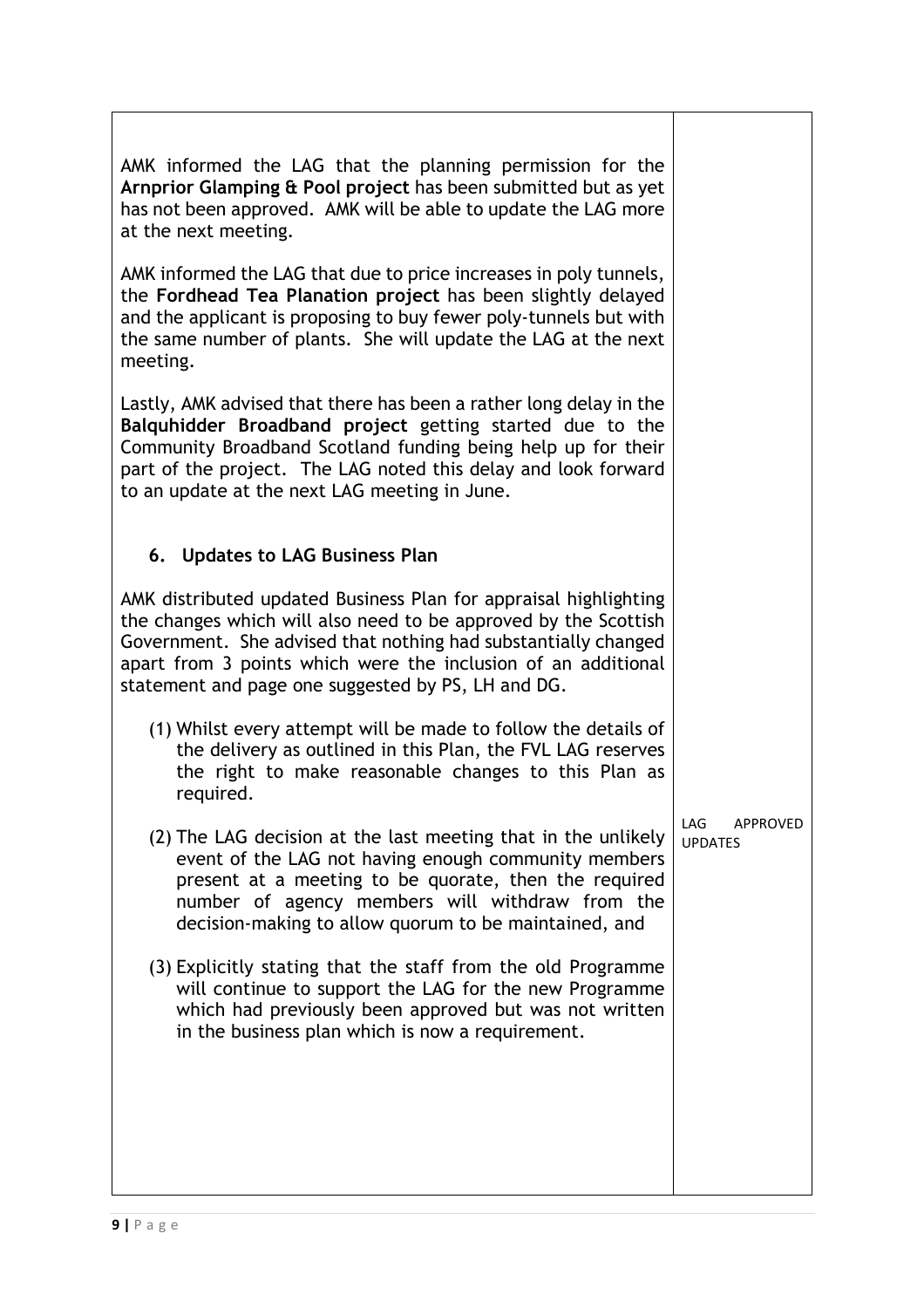# 7. Local Area Update – Killearn and surrounds

The LAG welcomed Doug Ashworth to the meeting. Doug is one of the Broadband Delivery Group champions for the area and also sits on the community council.

A map of the area was displayed on screen showing also the core paths which emphasised that Killearn is well connected close to the WHW and JMW. Killearn Village Hall where this meeting is being held today is an excellent facility for different perspectives and run as a business enterprise with income and a successful café business. The Hall was one of the last projects of EU rural priorities before the fund was transferred to LEADER.

KB said that the Council's Economic Development Team had recently met with the community council who highlighted that there are economic development challenges in Killearn, with an ageing population, the closure of the Black Bull Hotel and other shops. As Killearn is close to Milngavie, Killearn misses out on walkers on the WHW, whereas Drymen does well on the first day for walkers. Killearn, unfortunately does not have an individual selling point to encourage visitors and is a dormitory village for Glasgow. Killearn would benefit greatly for events to come to the village.

Doug added that there is a monthly market aimed at the local community along with an annual beer festival. Drumgoyne Distillery visitors come to the distillery then go home. Unfortunately, there is no cycle path from Milngavie to the Distillery, so the road can at times be dangerous.

The LAG discussed with Doug about the public transport options which were better than some communities but not great. To go to Glasgow for an evening out means you cannot return on public transport as the timetable is inadequate.

Doug gave an outline of some of the broadband issues in the area. Things are finally happening however there is a long way to go. Contact was made by Stirling Council Broadband Advisory Group several years ago and Strathblane, Rowerdennan, Fintry etc were to be monitored.

 Killearn now has three cabinets in the local area but half the village still cannot access broadband.